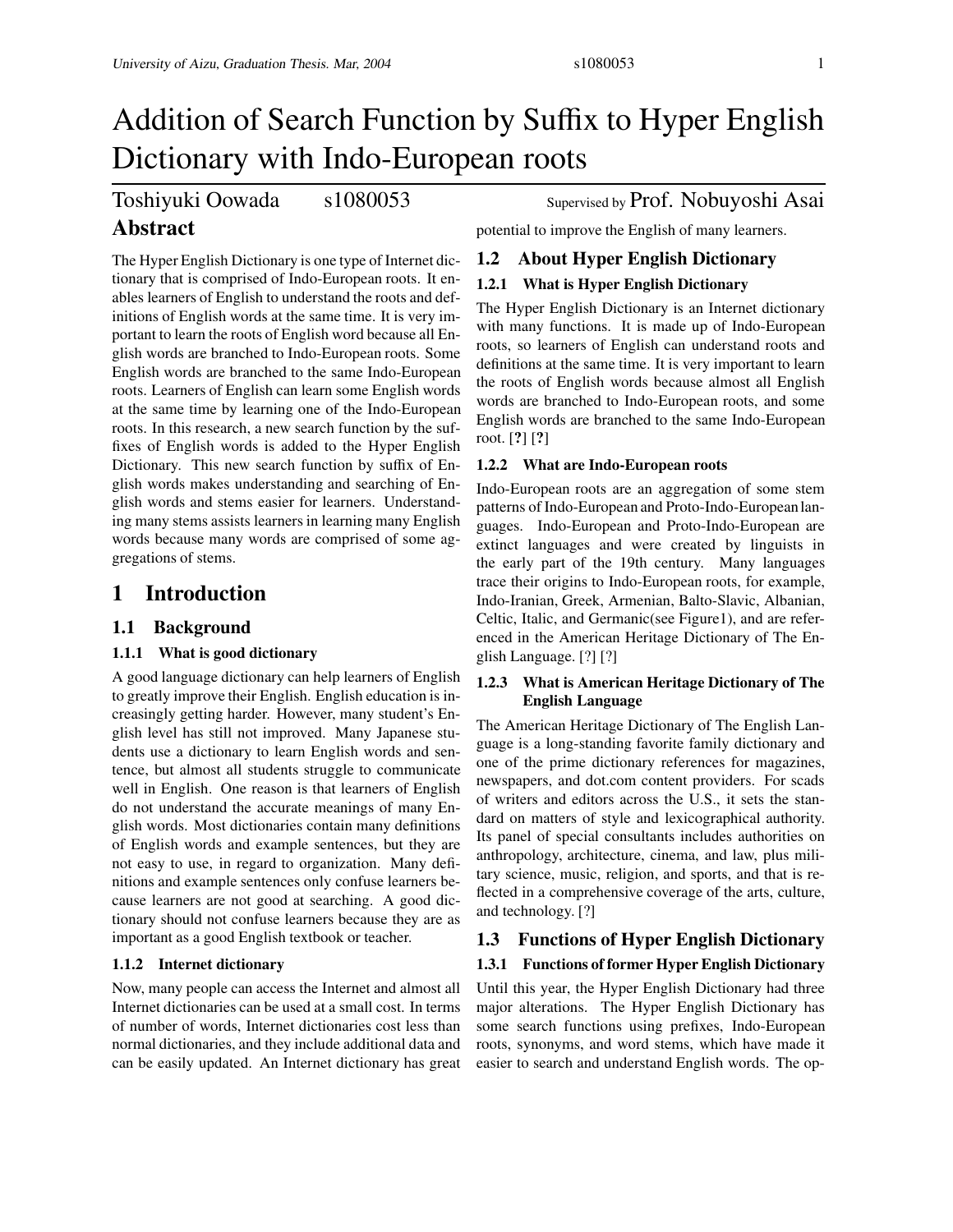

Figure 1: derivation

erating system was changed from Windows to Linux, the most popular operating system because it is free. The Hyper English Dictionary also has had an application made of JSP called a *Hyper-Tool* added. The *Hyper-Tool* is a quiz application with Indo-European roots. The *Hyper-Tool* gives provides quizzes of English word definitions and hints of origins. This application is useful for learners of English.

#### **1.3.2 Additional functions**

This year, the Hyper English Dictionary added four major features; (1) links were added from English words to example sentences; (2) sound data of English words; (3) groups of English words; and (4) search functions by suffixes. These alterations make it easier for learners to search and understand English words. In this thesis, I focus on adding search functions by suffixes.

| Number of English words     | 20000 |
|-----------------------------|-------|
| Number of stems             | 97    |
| Number of example sentences | 10669 |
| Number of preffixes         | 72    |
| Number of suffixes          | 345   |
| Number of roots             | 1350  |

Table 1: Functions of Hyper English Dictionary

#### **1.4 Purpose of research**

#### **1.4.1 Additional search function by su**ffi**x**

A suffix is an affix added to the end of a word or stem, serving to form a new word or functioning as an inflectional ending, such as *-ness* in *gentleness*, *-ing* in *walking*, or *-s* in *sits*. It is very important for learners to understand suffixes when they learn English words because a suffix is one of the stems. The understanding of many stems can help learners to learn many English words because many words are comprised of some aggregations of stems. The search function by suffixes enables the search of English words from a suffix, and it lists English words with the same suffix. Learners of English can learn some English words simultaneously because some English words have the same suffix.

#### **1.4.2 Additional English words**

New English words were added to the Hyper English Dictionary because it contained fewer words than other Internet dictionaries. In 2003, about 7,000 new English words along with example sentences and about 700 new Indo-European roots were added to the Hyper English Dictionary. Project members added new English words, and I was put in charge of words beginning with the letters *P, I, J, K, M, N*. These English words were checked using many dictionaries and definitions and parts of speech of these words were added along with example sentences.

# **2 Discussion**

# **2.1 System of Hyper English Dictionary**

The Hyper English Dictionary was created using many kinds of software, for example, Tomcat, Apache MySQL and mm.mysql. All of these software are free and do not require a specific platform. [**?**] [**?**] [**?**] [**?**] [**?**]

| OS.                | Red Hat 9.0          |
|--------------------|----------------------|
| Java Environment   | <b>J2SDK 2.0.40</b>  |
| Servlet Container  | <b>Tomcat 4.1.27</b> |
| <b>RDB</b> Server  | MySQL 4.0.16         |
| <b>JDBC</b> Driver | mm.mysql             |
| Web Server         | Apache 2.0.40        |

Table 2: The Hyper English Dictionary System

#### **2.1.1 Explanation of Tomcat**

Tomcat is a Servlet container that is needed in order to use the Java Servlet and JavaServer Pages technologies. Servlet is a program of Java that runs on a Web server. If there is a demand from the Web browser of a client,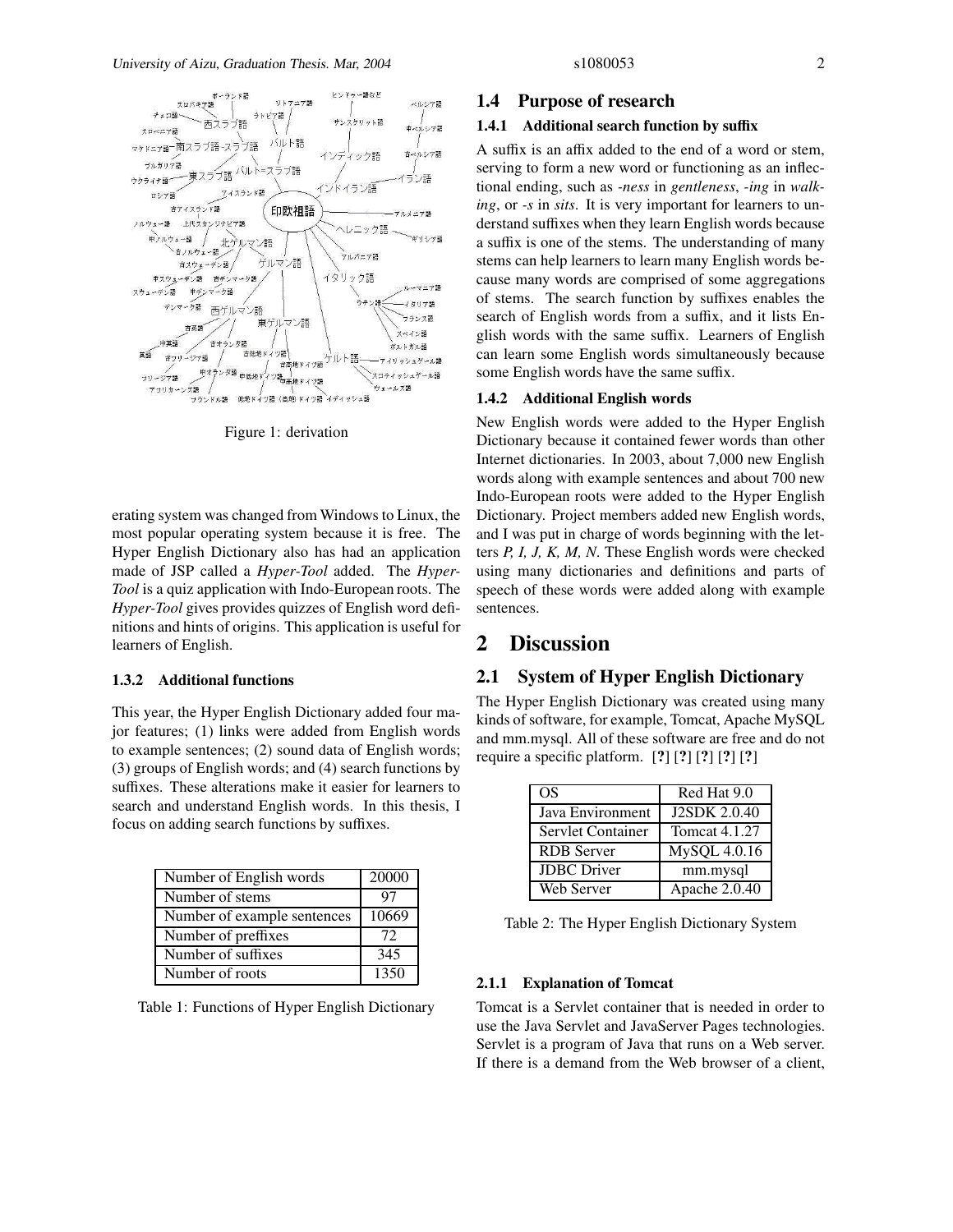the Java Servlet will generate the resource of HTML or others dynamically and will return a result to the Web browser. The Java Servlet and JavaServer Pages specifications are developed by Sun under the Java Community Process.

#### **2.1.2 Explanation of Apache**

Apache is a software that works on a Web server and offers a Web service and works in UNIX or Windows operating system. It is a free software and was created by many volunteers. Apache is the most popular Web server software in the world. The Hyper English Dictionary therefore runs by a combination of Tomcat and Apache.

#### **2.1.3 Explanation of MySQL**

The Hyper English Dictionary database was created by using MySQL, which enables easy addition and deletion of data. MySQL is *Relational DataBase Management System* that it is open source. *Relational DataBase Management System* is called RDBMS. MySQL does not choose a platform, for example, a UNIX and Windows operating system.

#### **2.1.4 Explanation of mm.mysql**

The mm.mysql is *Java DataBase Connectivity* Driver. *Java DataBase Connectivity* called JDBC. JDBC is *Application Program Interface* for access from JAVA program to RDMS. The mm.mysql can operate the MySQL database using *Structured Query Language*.

#### **2.1.5 Explanation of JAVA**

A trademark used for a programming language designed to develop applications, especially ones for the internet, that operate on different platforms, JAVA was originally develop by *Sun Microsystems*. *Sun Microsystems* calls JAVA a *Write Once, Run Anywhere Software*.

#### **2.1.6 Attention of systems**

The Linux OS initially has some software installed. But if you reinstall the software that was already installed, it will not run well. This phenomenon is called *conflict*. *Conflict* is the most frequently occurring error condition in Linux. If that software still does not run, one must check the setting of the environmental variable, which is very important to run different software simultaneously. The *.bashprofile* on the home directory must be rewritten for setting of the environmental variable.

# **2.2 Development of search function by suffix**

#### **2.2.1 Methods analysis**

The Search function by suffix was created using MySQL and webmin and many kinds of dictionaries, for example, New English-Japanese Dictionary, Genius English-Japanese Dictionary and Random House English-Japanese Dictionary. Webmin is a web-based system administration tool for Unix servers and services. In order to use webmin, a web browser must start and access the port 10000 of PC by SSL. Then, the browser shows a display of the inputted user name and password. By inputting a user name and password, webmin can be used.

- http://localhost:10000 (In case of access from localhost)
- http://*Host name*:10000 (In case of access by input host name)
- http://*IP address*:10000 (In case of access by input IP address)

The suffix database was created by MySQL and is very easy to add and delete data using webmin. Webmin expresses a MySQL database graphically. Data can be added or deleted by a mouse click using webmin. Webmin is used to create a suffix database easy. Webmin is able to be used not only on Linux but also on many operating systems, for example, *FreeBSD*, *Mac OS X*, *Solaris* and *HP-UX* because it was made by a *CGI* program using *Perl 5*. The suffix database of definitions was cre-



Figure 2: Display of Webmin

ated using many kinds of dictionaries, for example, New English-Japanese Dictionary, Genius English-Japanese Dictionary and Random House English-Japanese Dictionary, all of which are famous in Japan. The New English-Japanese Dictionary, published by Kenkyusha in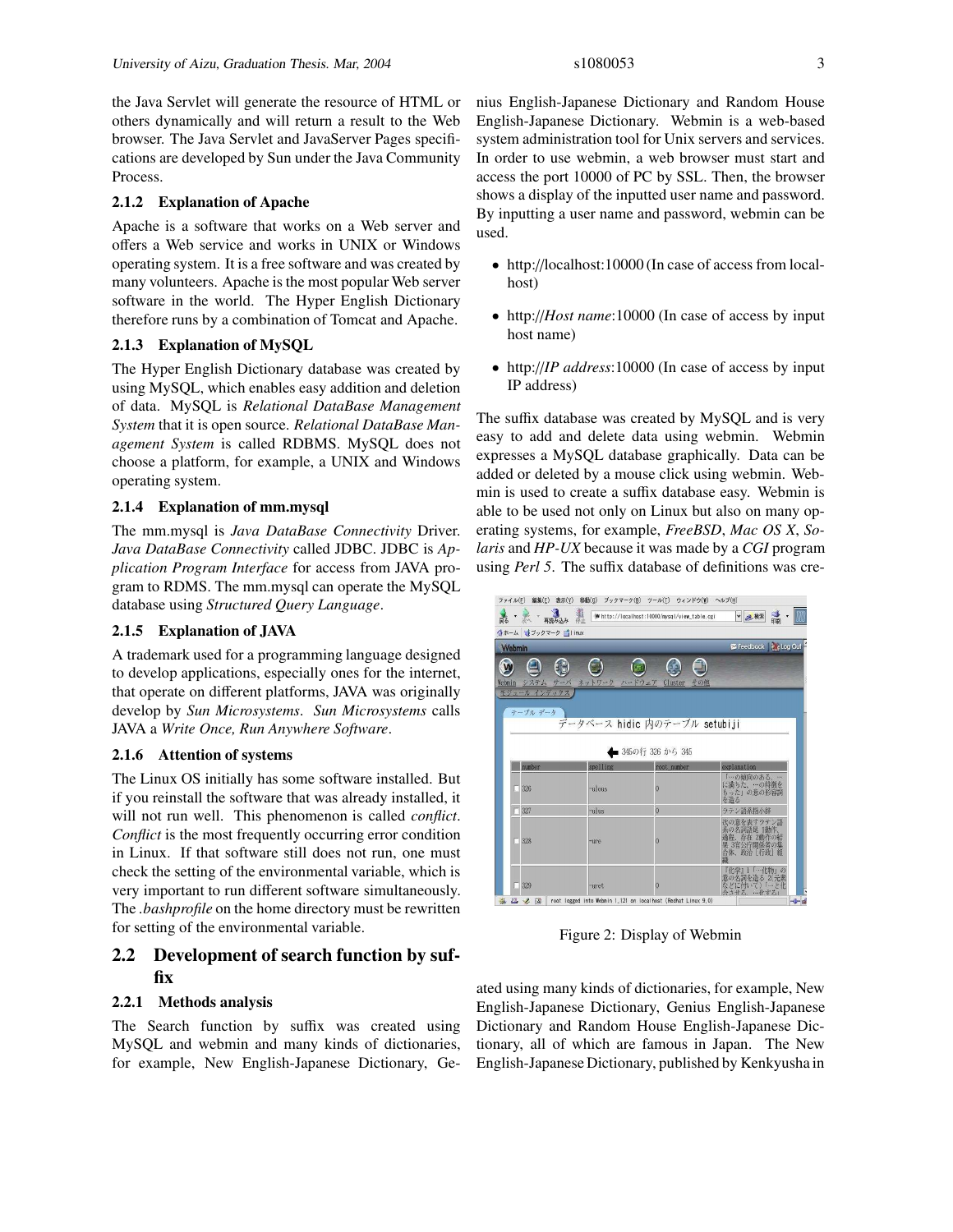1998, contains many useful explanations of detailed etymology. This is very helpful in tracing the origin of a word. The Genius English-Japanese Dictionary, published by Taishukan in 2001, is a very intelligible dictionary. The Random House English-Japanese Dictionary, published by Shougakukan in 2002, contains the largest number of English words. I searched the meaning of suffixes using these dictionaries, and added suffix data to the suffix database using webmin. [?] [**?**] [**?**] [**?**]



Figure 3: Search function by suffix

#### **2.2.2 Evaluation**

The search function by suffix was evaluated by ten participants when it was completed. Most participants said that the new search function was more convenient than the former one. However, a small number said that the suffix data was still insufficient. Therefore, some suffixes were added to reference other dictionaries, and some suffix words were changed in detail to enable a deeper understanding of words.

# **3 Conclusion**

In this research, new functions were added to the Hyper English Dictionary, such as a new search function by suffix of English words. This new search function allows for a deeper understanding of words and searching for words has become easier for learners of English. Overall, excellent results were obtained to increasing the usability of the Hyper English Dictionary.

# **Acknowledgment**

I wish to thank the many people who have in one way or other made this thesis possible. First of all, I thank

my supervisor Professor Nobuyoshi Asai for all his help, support, and valuable discussions. I also thank all members of the Mathematical Foundation of Computer Science Laboratory, including Yoshikatsu Matsumoto, Wataru Ishikawa, Shingo Ootake and Daisuke Takahashi, for their help and discussions. I would especially like to extend a special thanks to my parents whose support enabled me to complete this work.

## **References**

- [1] N. Asai laboratory at University of Aizu, Hyper English Dictionary, http://mfntsv1.u-aizu.ac.jp/hidic/
- [2] Margery S. Berube, *The American Heritage Dictionary of The English Language 4th Edition*, Houghton Mifflin Company, 2000.
- [3] C. Watkins, *The American Heritage Dictionary of Indo-European Roots Second Edition*, Houghton Mifflin Company, 2000.
- [4] A. S. Hornby and Sally Wehmeier, *Oxford Advanced Learner's Dictionary*, Oxford University Press, 2002.
- [5] K. Kihara, *GRAND CONCISE ENGLISH-JAPANESE DICTIONARY* SANSEIDO, 2001.
- [6] T. Konishi and K. Minamide, *TAISHUKAN'S Unbridged Genius English-Japanese Dictionary* Taishukan Publishing Company, Tokyo, 2001.
- [7] T. Konishi and M. Yasui and T. Kunihiro and K. Horiuchi, *Random House English-Japanese Dictionary* Shogakukan, 2002.
- [8] H. Michihata, , ALC Inc., 2002.
- [9] Linux Operating System, "Linux Online Web Site" http://www.linux.org/
- [10] Apache Jakarta Project, "The Jakarta Site — Apache Tomcat" http://jakarta.apache.org/tomcat/index.html
- [11] MySQL AB, http://www.mysql.com/
- [12] Sun microsystems, "Site of Sun microsytems – JAVA" http://java.sun.com/
- [13] Java Boutique, "WEB technology with java Site" http://javaboutique.internet.com/tutorials/JSP/part01/page03.html